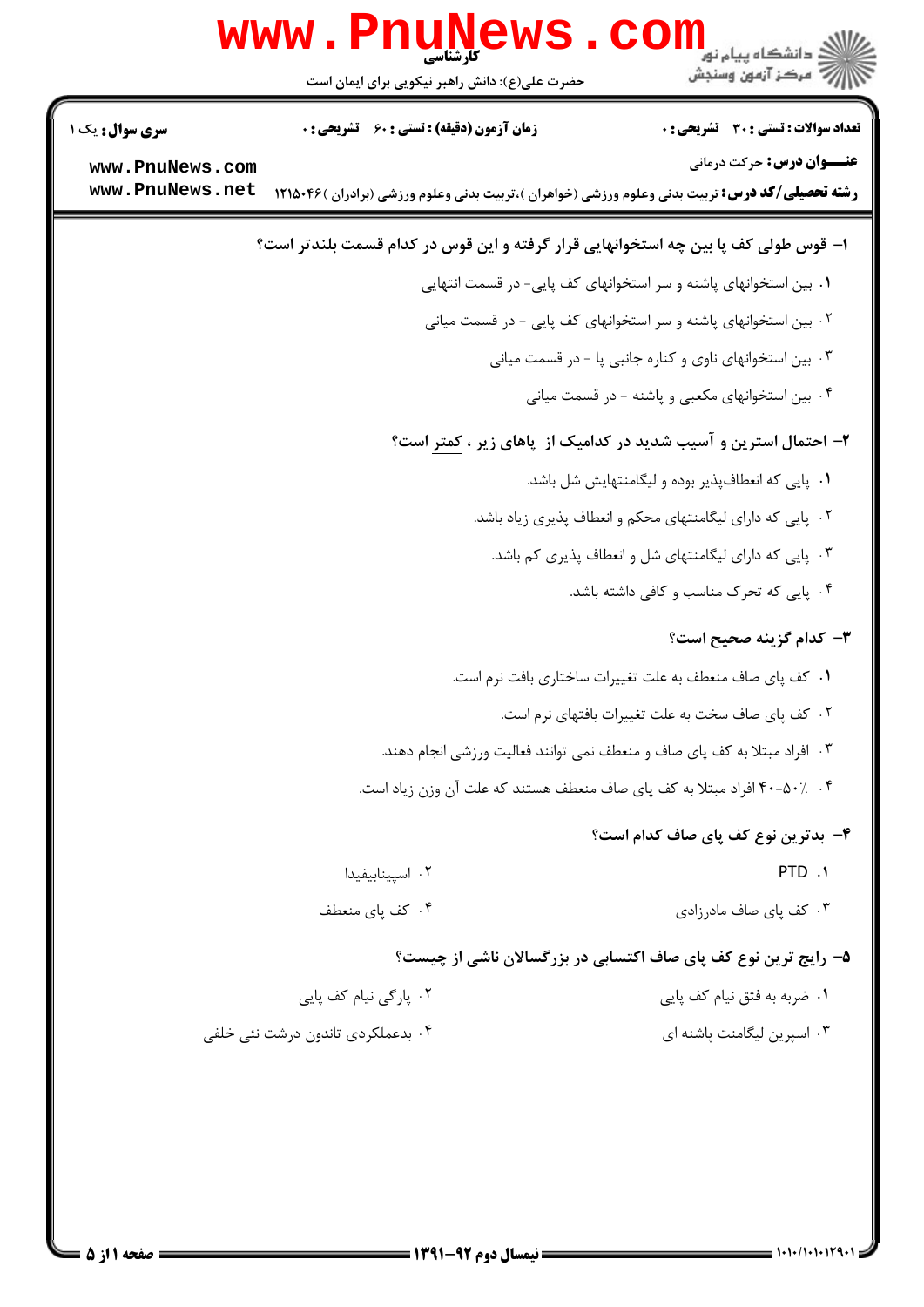|                                    | WWW.FII<br>کارشناسی<br>حضرت علی(ع): دانش راهبر نیکویی برای ایمان است                                   |                                                                                | <mark>د</mark> دانشگاه پيام نو <mark>ر</mark><br>رآ مرکز آزمون وسنجش       |
|------------------------------------|--------------------------------------------------------------------------------------------------------|--------------------------------------------------------------------------------|----------------------------------------------------------------------------|
| <b>سری سوال :</b> ۱ یک             | زمان آزمون (دقیقه) : تستی : 60 گشریحی : 0                                                              |                                                                                | <b>تعداد سوالات : تستی : 30 ٪ تشریحی : 0</b>                               |
| www.PnuNews.com<br>www.PnuNews.net | <b>رشته تحصیلی/کد درس:</b> تربیت بدنی وعلوم ورزشی (خواهران )،تربیت بدنی وعلوم ورزشی (برادران )۲۱۵۰۴۶ ( |                                                                                | <b>عنـــوان درس:</b> حرکت درمانی                                           |
|                                    |                                                                                                        |                                                                                | ۶– کدام گزینه صحیح است؟                                                    |
|                                    |                                                                                                        | ۰۱ پای انسان از ۲۸ استخوان ۳۳ مفصل ۳۰۰ تاندون و لیگامنت و عضله تشکیل شده است.  |                                                                            |
|                                    |                                                                                                        | ۰۲ پای انسان از ۲۶ استخوان ۱۰۰ مفصل ۳۰۰ تاندون و لیگامنت و عضله تشکیل شده است. |                                                                            |
|                                    |                                                                                                        | ۰۳ پای انسان از ۳۳ استخوان ۳۳ مفصل ۱۰۰ تاندون و لیگامنت و عضله تشکیل شده است.  |                                                                            |
|                                    |                                                                                                        | ۰۴ پای انسان از ۲۶ استخوان ۳۳ مفصل ۱۰۰ تاندون و لیگامنت و عضله تشکیل شده است.  |                                                                            |
|                                    |                                                                                                        |                                                                                | ۷- انحراف ۱۵ درجه پاشنه، جزء کدامیک از درجات روش ثبت نقش پا است؟           |
| ۰۴ درجه ۲                          | $F \sim 10^{-10}$                                                                                      | ۲. درجه ۳                                                                      | ۱. درجه ۱                                                                  |
|                                    |                                                                                                        |                                                                                | اصطلاح فارسی tarsal coalition چیست؟                                        |
|                                    |                                                                                                        |                                                                                | ٠١. برجستگي استخوان ناوي                                                   |
|                                    |                                                                                                        |                                                                                | ۰۲ کف پای صاف سخت                                                          |
|                                    |                                                                                                        |                                                                                | ٠٣ استخوان اضافي كنار پا                                                   |
|                                    |                                                                                                        | ۰۴ دو یا چند استخوان در قسمت میانی عقبی پا به هم متصل شده اند                  |                                                                            |
|                                    |                                                                                                        |                                                                                | ۹– گونه های پاتولوژیک کف پای صاف کدامند؟                                   |
|                                    | ۰۲ کف پای صاف بسیار متحرک و کف پای صاف منعطف                                                           |                                                                                | ٠١. صاف منعطف، قاپ عمودي مادرزادي                                          |
|                                    | ۰۴ کف پای صاف منعطف و tarsal coalition                                                                 |                                                                                | ۰۳ کف پای صاف بسیار متحرک و قاپ عمودی مادرزادی                             |
|                                    |                                                                                                        |                                                                                | ۱۰– جهت کاهش تورم و خیز پا کدام مورد توصیه نمیشود؟                         |
|                                    | ۰۲ پوشیدن کفشهای مناسب                                                                                 |                                                                                | ۰۱ استفاده از داروی کلسی تونین                                             |
|                                    | ۰۴ تمرین منظم ورزشی                                                                                    |                                                                                | ۰۳ بالاگرفتن پا                                                            |
|                                    |                                                                                                        |                                                                                | <b>۱۱- علل برآمدگی روی استخوان پاشنه و استرس فراکچر بهترتیب کدام است</b> ؟ |
|                                    | ۰۲ رسوب کلسیم - کشیدگی تاندون                                                                          |                                                                                | ۰۱ پرشهای مکرر- رسوب کلسیم                                                 |
|                                    | ۰۴ رسوب کلسیم - شکستگی یا فتق و دررفتگی                                                                |                                                                                | ۰۳ شکستگی - دررفتگی و فتق                                                  |
|                                    |                                                                                                        |                                                                                |                                                                            |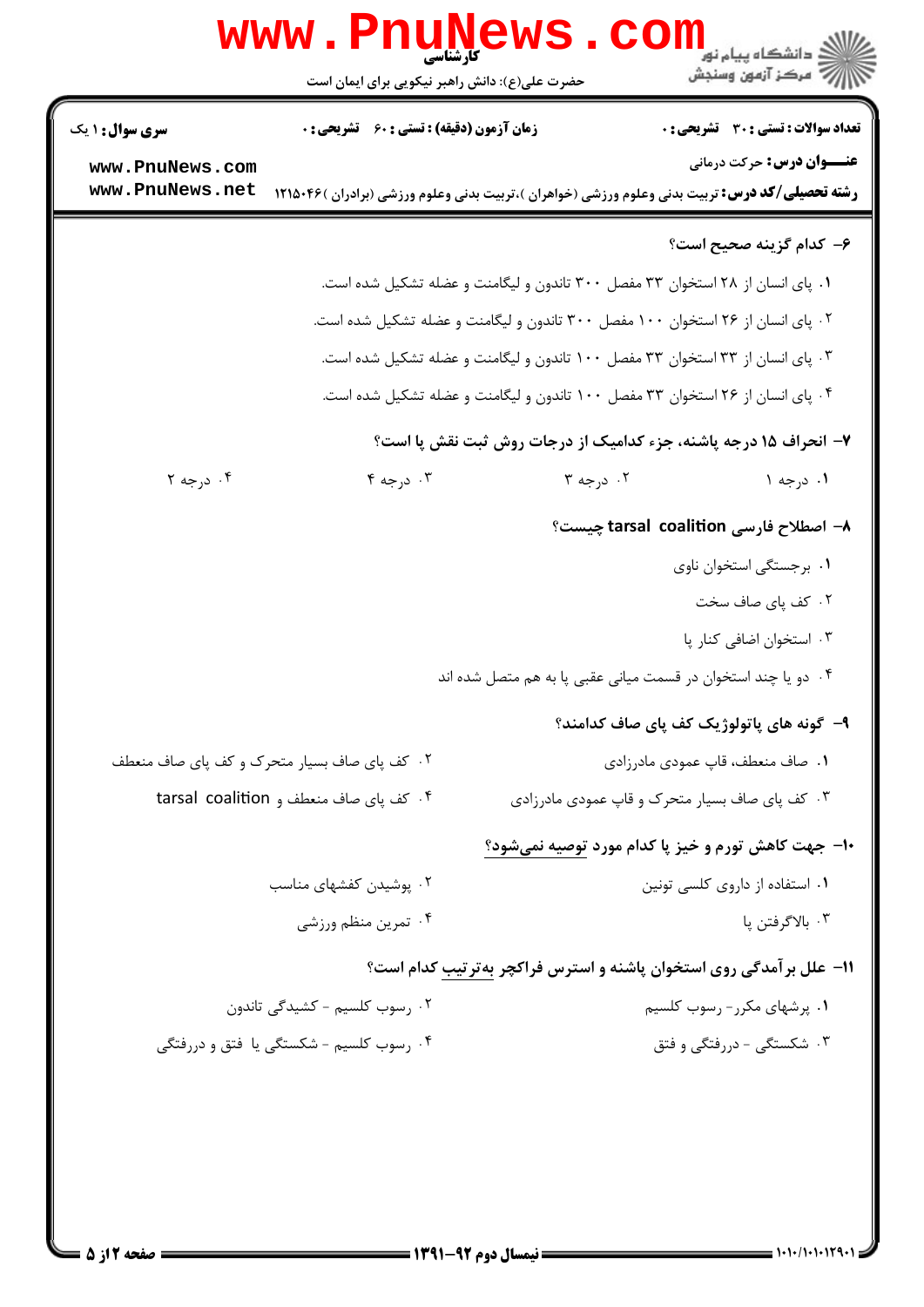|                                    | <b>www.Pnul</b><br>حضرت علی(ع): دانش راهبر نیکویی برای ایمان است |                                                                          | د دانشگاه پيام نو <mark>ر</mark><br>أأأ مركز آزمون وسنجش                                                                                  |
|------------------------------------|------------------------------------------------------------------|--------------------------------------------------------------------------|-------------------------------------------------------------------------------------------------------------------------------------------|
| <b>سری سوال : ۱ یک</b>             | <b>زمان آزمون (دقیقه) : تستی : 60 ٪ تشریحی : 0</b>               |                                                                          | تعداد سوالات : تستى : 30 - تشريحي : 0                                                                                                     |
| www.PnuNews.com<br>www.PnuNews.net |                                                                  |                                                                          | <b>عنـــوان درس:</b> حرکت درمانی<br><b>رشته تحصیلی/کد درس:</b> تربیت بدنی وعلوم ورزشی (خواهران )،تربیت بدنی وعلوم ورزشی (برادران )۴۶×۱۲۱۵ |
|                                    |                                                                  |                                                                          | <b>۱۲</b> - کدام گزینه در مورد انگشت چکشی نادرست است؟                                                                                     |
|                                    |                                                                  |                                                                          | ۰۱ معمولاً در انگشت دوم رخ می دهد.                                                                                                        |
|                                    |                                                                  | ۲. بند اول و دوم در حالت فلکشن و بند دوم و سوم در حالت هایپراکستنشن است. |                                                                                                                                           |
|                                    |                                                                  |                                                                          | ۰۳ در اثر وراثت و کشیدگی و پارگی نیام کف پایی رخ می دهد.                                                                                  |
|                                    |                                                                  | ۰۴ بند اول و دوم در حالت فلکشن و بند دوم و سوم در حالت هایپرفلکشن است.   |                                                                                                                                           |
|                                    |                                                                  |                                                                          | ۱۳- کدام مورد شدیدترین نوع پاتولوژیک کف پای صاف  است؟                                                                                     |
|                                    | ۰۲ جوش خوردگی استخوان پا                                         |                                                                          | ٠١. انتخاب نيام كف پايي                                                                                                                   |
|                                    | ۰۴ التهاب استخوان كنجدى                                          |                                                                          | ۰۳ قاپ عمودی مادرزادی                                                                                                                     |
|                                    |                                                                  |                                                                          | ۱۴- لایه دوم عضلات درونی پا که در افراد دارای کف پای صاف باید تقویت شود، کدام است؟                                                        |
|                                    | ۰۲ تا کننده انگشت کوچک                                           |                                                                          | ۰۱ دورکننده شست پا                                                                                                                        |
|                                    | ۰۴ مربع کف پایی                                                  |                                                                          | ۰۳ استخوان روی پایی                                                                                                                       |
|                                    |                                                                  |                                                                          | ۱۵– جمع کردن حوله و جمع کردن تیله برای بهبود چه عوارضی توصیه می شود؟                                                                      |
|                                    | ٢. شست كج، انگشت چكشي، بونيون                                    |                                                                          | ٠١ تورم ، درد پاشنه ، شست كج                                                                                                              |
|                                    | ۰۴ انگشت چکشی، درد سینه پا، گرفتگی انگشتان                       |                                                                          | ٠٣ بونيون، تورم ، التهاب نيام كف پايي                                                                                                     |
|                                    |                                                                  |                                                                          | ۱۶– آسیبی که در اثر میزان بالای خون در انتهای اعصاب ایجاد می شود، چه نام دارد؟                                                            |
| ۰۴ آرتریت                          | ۰۳ نوروپاتی                                                      | ۰۲ نوروم                                                                 | ۰۱ عروق محیطی                                                                                                                             |
|                                    |                                                                  |                                                                          | ۱۷– ناحیه سینه ای یا پشتی شامل چند مهره است؟                                                                                              |
| ۰۴ مهره                            | ۰۳ مهره                                                          | ۰۲ ۵ مهره                                                                | ۱. ۱۲ مهره                                                                                                                                |
|                                    |                                                                  |                                                                          | ۱۸– کدام گزینه جذب کننده فشار نیرو در بین مهره ها است؟                                                                                    |
| ۰۴ لیگامنت                         | ۰۳ طناب دفاعی                                                    | ۰۲ دیسک                                                                  | ۰۱ تاندون                                                                                                                                 |
|                                    |                                                                  |                                                                          | ۱۹– کدام گزینه در مورد انحنای ستون مهره ها صحیح است؟                                                                                      |
|                                    | ۰۲ انحنای گردنی به سمت عقب محدب است.                             |                                                                          | ۰۱ انحنای خاجی در سمت عقب مقعر است.                                                                                                       |
|                                    | ۰۴ انحنای کمری به سمت عقب مقعر است.                              |                                                                          | ۰۳ انحنای سینه ای به سمت جلو محدب است.                                                                                                    |
|                                    |                                                                  |                                                                          |                                                                                                                                           |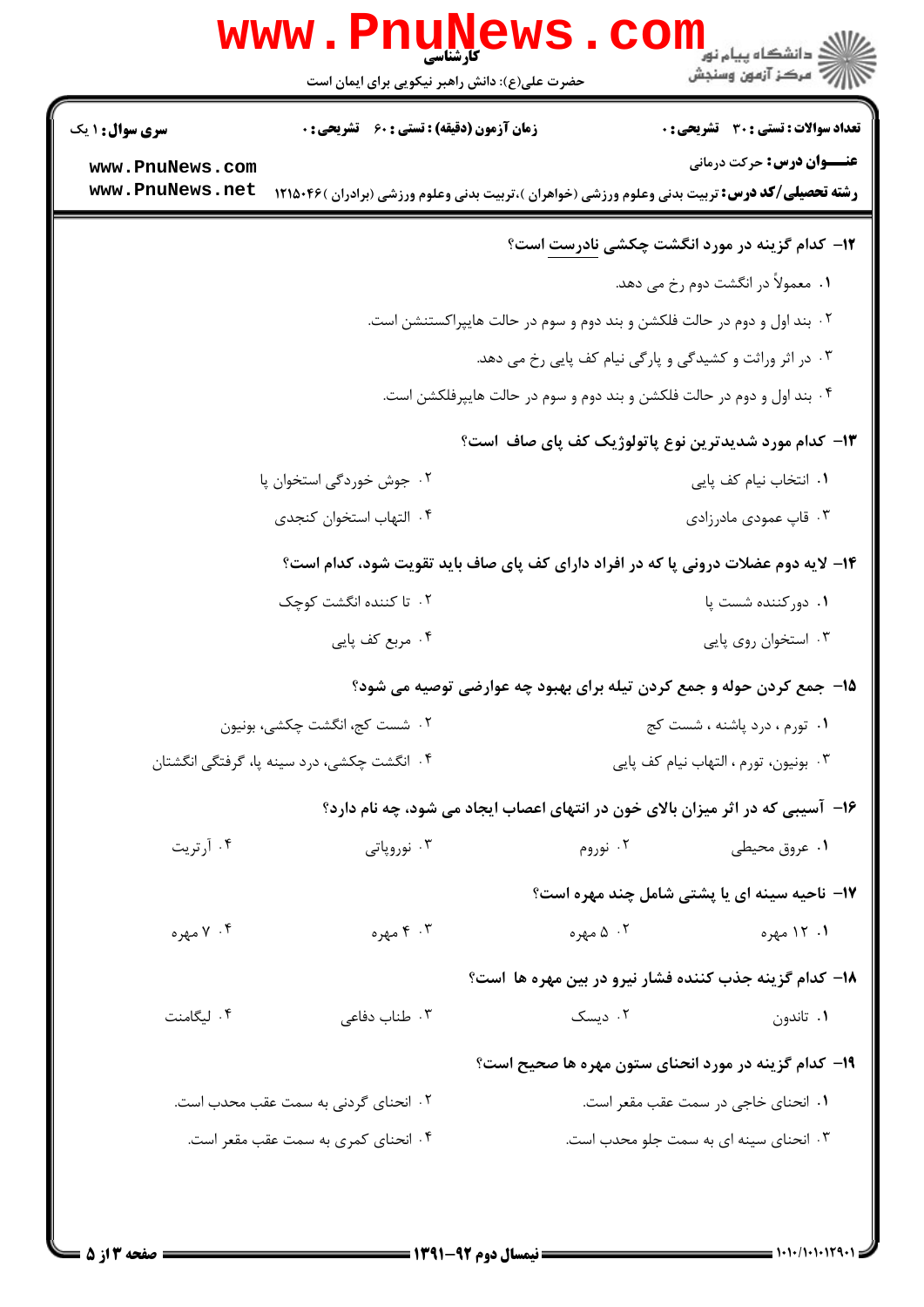|                                    | <b>www.Pnur</b><br>کا، شناسی<br>حضرت علی(ع): دانش راهبر نیکویی برای ایمان است                                            | ews                                    | ڪ دانشڪاه پيا <sub>م</sub> نور<br><mark>√</mark> مرڪز آزمون وسنڊش                |
|------------------------------------|--------------------------------------------------------------------------------------------------------------------------|----------------------------------------|----------------------------------------------------------------------------------|
| <b>سری سوال : ۱ یک</b>             | زمان آزمون (دقیقه) : تستی : 60 ٪ تشریحی : 0                                                                              |                                        | <b>تعداد سوالات : تستی : 30 ٪ تشریحی : 0</b>                                     |
| www.PnuNews.com<br>www.PnuNews.net | <b>رشته تحصیلی/کد درس:</b> تربیت بدنی وعلوم ورزشی (خواهران )،تربیت بدنی وعلوم ورزشی (برادران )۴۶×۱۲۱۵                    |                                        | <b>عنـــوان درس:</b> حرکت درمانی                                                 |
|                                    | ۲۰- افتادن شکم به جلو- گودی بیش از حد ناحیه کمر و چرخش باسن به سمت عقب و بالا از علائم کدام ناهنجاری ستون                |                                        | فقرات است؟                                                                       |
| ۰۴ پشت صاف                         | ۰۳ کیفوز                                                                                                                 | ۰۲ اسکولیوز                            | ۰۱ لوردوزیس کمری                                                                 |
|                                    |                                                                                                                          |                                        | <b>۲۱</b> - یکی از مشکلات جدی صدمه دیسک کدام است؟                                |
| ۰۴ سندرم دم اسبی                   | ۰۳ استئوپروز                                                                                                             | ۰۲ اسپونديلوليز                        | ٠١. پوکی استخوان                                                                 |
|                                    |                                                                                                                          |                                        | ۲۲- کدام مواد بدن را در مقابل پوکی استخوان محافظت می کند؟                        |
|                                    | ۰۲ کلسیم و ویتامین D                                                                                                     |                                        | ۰۱ کلسیم و ویتامین C                                                             |
|                                    | ۰۴ سديم و ويتامين D                                                                                                      |                                        | $\rm D$ . سديم و ويتامين هاي $\rm C$ و $\rm T$                                   |
|                                    |                                                                                                                          |                                        | ۲۳- کدام گزینه در مورد صحیح نشستن برای جلوگیری از کمردرد توصیه می شود؟           |
|                                    |                                                                                                                          |                                        | ۰۱ از صندلی فاصله بگیرید و به جلو خم شوید.                                       |
|                                    |                                                                                                                          |                                        | ۰۲ در هنگام نشستن بین لگن و پشتی صندلی فاصله باشد تا به ستون مهره ها فشار نیاید. |
|                                    |                                                                                                                          |                                        | ۰۳ از صندلیهای چرخان به جای صندلی دسته دار استفاده کنید.                         |
|                                    |                                                                                                                          |                                        | ۰۲ سعی کنید گردن را صاف نگه دارید و خود را از ناحیه لگن و ران به جلو خم کنید.    |
|                                    |                                                                                                                          |                                        | ٢۴– كدام گزينه صحيح است؟                                                         |
|                                    | ۰۱ روش ویلیامز بر روی فلکشن کمر تاکید دارد و برای بهبود کمردردهایی که در موقع راه رفتن و ایستادن تشدید می شود موثراست.   |                                        |                                                                                  |
|                                    | ۲۰ روش مکنزی بر روی فلکشن کمر تاکید دارد و برای بهبود کمردردهایی که درموقع نشستن تشدید می شود موثراست.                   |                                        |                                                                                  |
|                                    | ۰۳ روش ویلیامز بر روی اکستنشن کمر تاکید دارد و برای بهبود کمردردهایی که در موقع راه رفتن و ایستادن تشدید می شود موثراست. |                                        |                                                                                  |
|                                    |                                                                                                                          |                                        | ۰۴ روش مکنزی بر روی فلکشن و اکستنشن کمر تاکید دارد.                              |
|                                    |                                                                                                                          |                                        | ۲۵- برای بیماران و افرادی که کمردرد دارند، چه نوع کششی مفید است؟                 |
| ۰۴ ایستا و پویا و PNF              | ۰۳ ایستا و PNF                                                                                                           | ۰۲ پویا و PNF                          | ۰۱ ایستا و پویا                                                                  |
|                                    |                                                                                                                          |                                        | ۲۶- بیشترین درصد فتق دیسک در بین کدام مهره ها رخ می دهد؟                         |
| $S_1-S_2$ <sup>.*</sup>            | $L_4 - L_5$                                                                                                              | $L_{5}$ - $S_{2}$ $\cdot$ <sup>r</sup> | $S_1 - L_5$ <sup>.1</sup>                                                        |
| <b>: صفحه ۱۴ز 5</b>                | <b>== نیمسال دوم 92-1391 <del>====</del></b>                                                                             |                                        |                                                                                  |